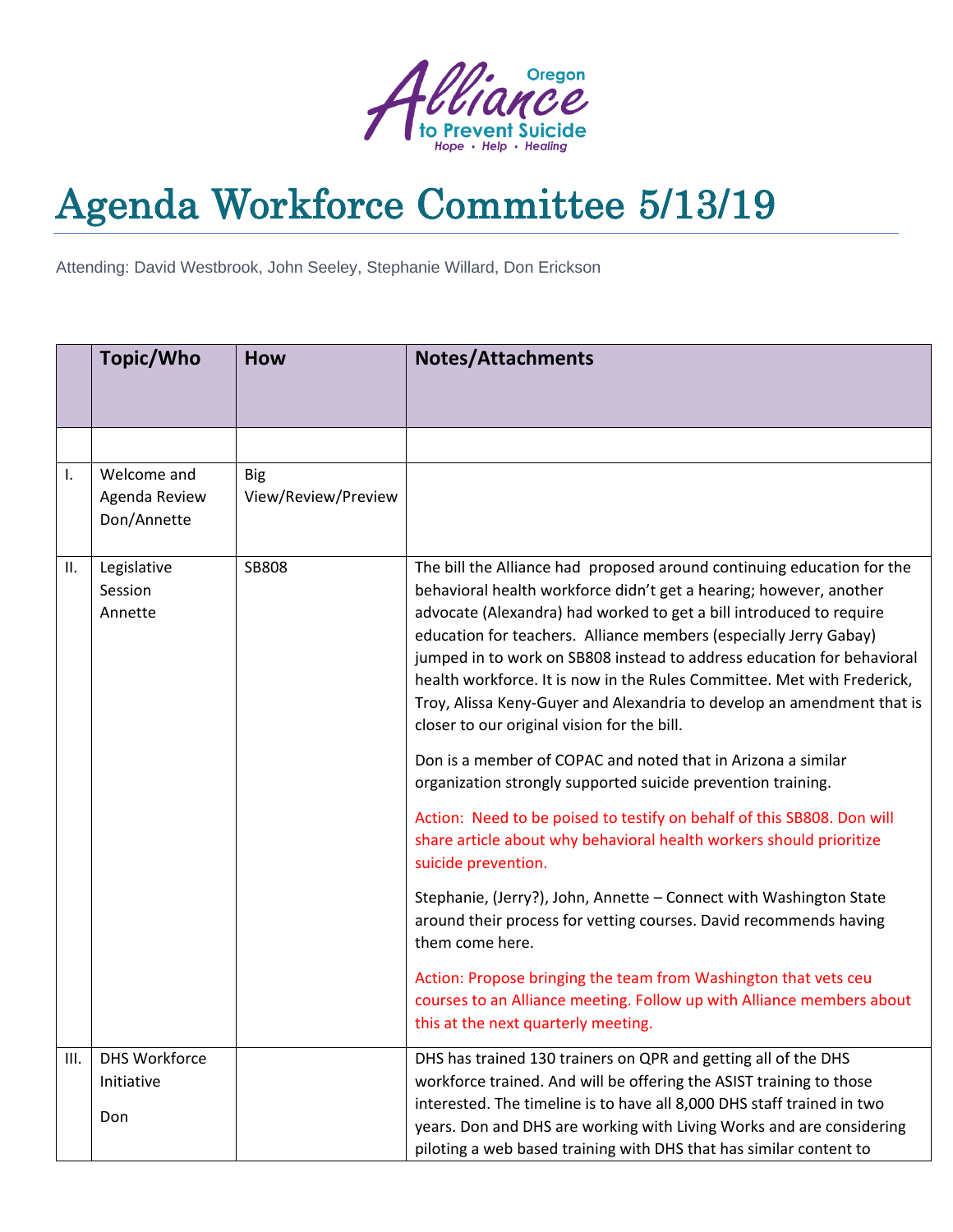

|      |                                                           | SafeTalk and QPR The web based training might be helpful when there<br>is staff turnover. Don will also track turnover with trainers.                                                                                                                                                                                                                                                                                       |
|------|-----------------------------------------------------------|-----------------------------------------------------------------------------------------------------------------------------------------------------------------------------------------------------------------------------------------------------------------------------------------------------------------------------------------------------------------------------------------------------------------------------|
|      |                                                           | John is interested in connecting with Living Works regarding the website.<br>Action: Don and John will connect next week to work on evaluation<br>plans for DHS.                                                                                                                                                                                                                                                            |
|      |                                                           | Annette raises the concern that there may not be the capacity for the<br>mental health community to respond when referrals are made from<br>gatekeeper trainings. Don notes that the number of programs that offer<br>any training on suicide counseling in graduate school are extremely<br>limited across the country. Annette wonders if getting the behavioral<br>health workforce better trained is part of our scope. |
|      |                                                           | Stephanie-supports thinking broadly about this issue. Notes that the<br>schools committee is working on that workforce.                                                                                                                                                                                                                                                                                                     |
|      |                                                           | David-the Alliance can have influence by highlighting the gap or nature<br>of the problem and then getting that into the YSIPP. Also take a look at<br>publicizing work such as Don's writing about the key role of training for<br>behavioral health workforce. Gatekeeper trainings are crucial-they<br>both offer support and highlight the issue and need.                                                              |
| III. | <b>Setting Priorities</b><br>for Ongoing Work<br>Together | Don will reach out people in the construction agency and another large<br>business group to get a better idea regarding demographics to help us<br>think through which groups to identify.                                                                                                                                                                                                                                  |
|      | Don                                                       | Let's take a look at getting more specific workforce outreach goals.<br>Annette noted that we could also look at strategies other than training-<br>such as working with Chambers of Commerce and restaurant<br>associations to get Lines for Life etc. publicized in work settings.                                                                                                                                        |
|      |                                                           | John notes that the Alliance has a gap for the 19 to 24 year old group.<br>How do we approach this as an Alliance? He suggests that may be<br>workforce can focus on vocational group and that the Schools<br>committee can look at strategies to connect/support students enrolled<br>in colleges.                                                                                                                         |
|      |                                                           |                                                                                                                                                                                                                                                                                                                                                                                                                             |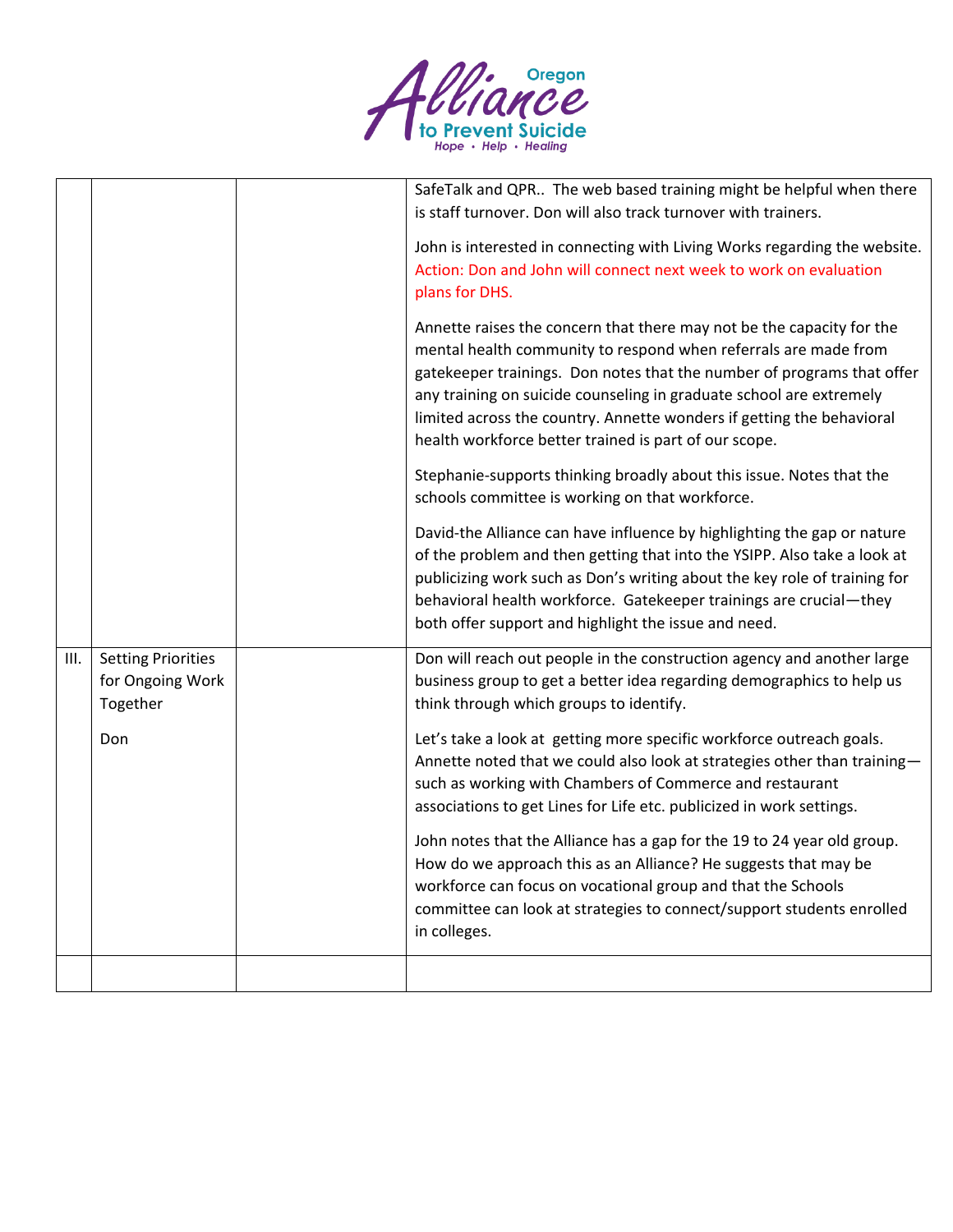

## RED=Not Accomplished

BLACK=In Process, Well Underway

## ORANGE=Public Health or some other entity responsible, more information needed

| Strategic<br>Direction 1:<br>Healthy and<br>empowered<br>individuals,<br>families and<br>communities | <b>Integrate and</b><br>coordinate suicide<br>prevention activities<br>across multiple<br>sectors and settings. | <b>Implement research-</b><br><i>informed</i><br>communication<br>efforts designed to<br>prevent suicide by<br>changing knowledge,<br>attitudes and<br>behaviors. | <b>Increase</b><br>knowledge of<br>the factors that<br>offer protection<br>from suicidal<br>behaviors and<br>promote<br>wellness and<br>recovery. |  |  |
|------------------------------------------------------------------------------------------------------|-----------------------------------------------------------------------------------------------------------------|-------------------------------------------------------------------------------------------------------------------------------------------------------------------|---------------------------------------------------------------------------------------------------------------------------------------------------|--|--|
|                                                                                                      | Alliance Convened,<br><b>Staffed and Meets</b><br>Quarterly, Cross-<br>Sector Membership                        | Alliance<br><b>Communication Plan</b><br>Developed                                                                                                                | Sources of<br>Strength                                                                                                                            |  |  |
|                                                                                                      | Legislative Agenda<br>Developed<br><b>Actively Supporting</b><br>Key Legislation                                | <b>Population Based</b><br><b>Communication-Public</b><br><b>Health Approach</b>                                                                                  | Family<br>Acceptance<br>Project                                                                                                                   |  |  |
|                                                                                                      | <b>Zero Suicide</b><br><b>Academies Across</b><br><b>State</b>                                                  | Developed and<br>distributed legislative<br>advocacy piece-<br>distributed to all state<br>legislators and used as<br>a tool by advocates                         | Annual<br>Conference                                                                                                                              |  |  |
|                                                                                                      | <b>Communication Hubs</b>                                                                                       | Engaged key partners<br>in shared legislative<br>agenda-psychiatrists,<br>doctors, private<br>insurance, mental<br>health, educators                              | Website being<br>developed by<br>OHA and Lines<br>for Life                                                                                        |  |  |
|                                                                                                      |                                                                                                                 | Partnered with non-<br>profits to develop<br>social media presence                                                                                                |                                                                                                                                                   |  |  |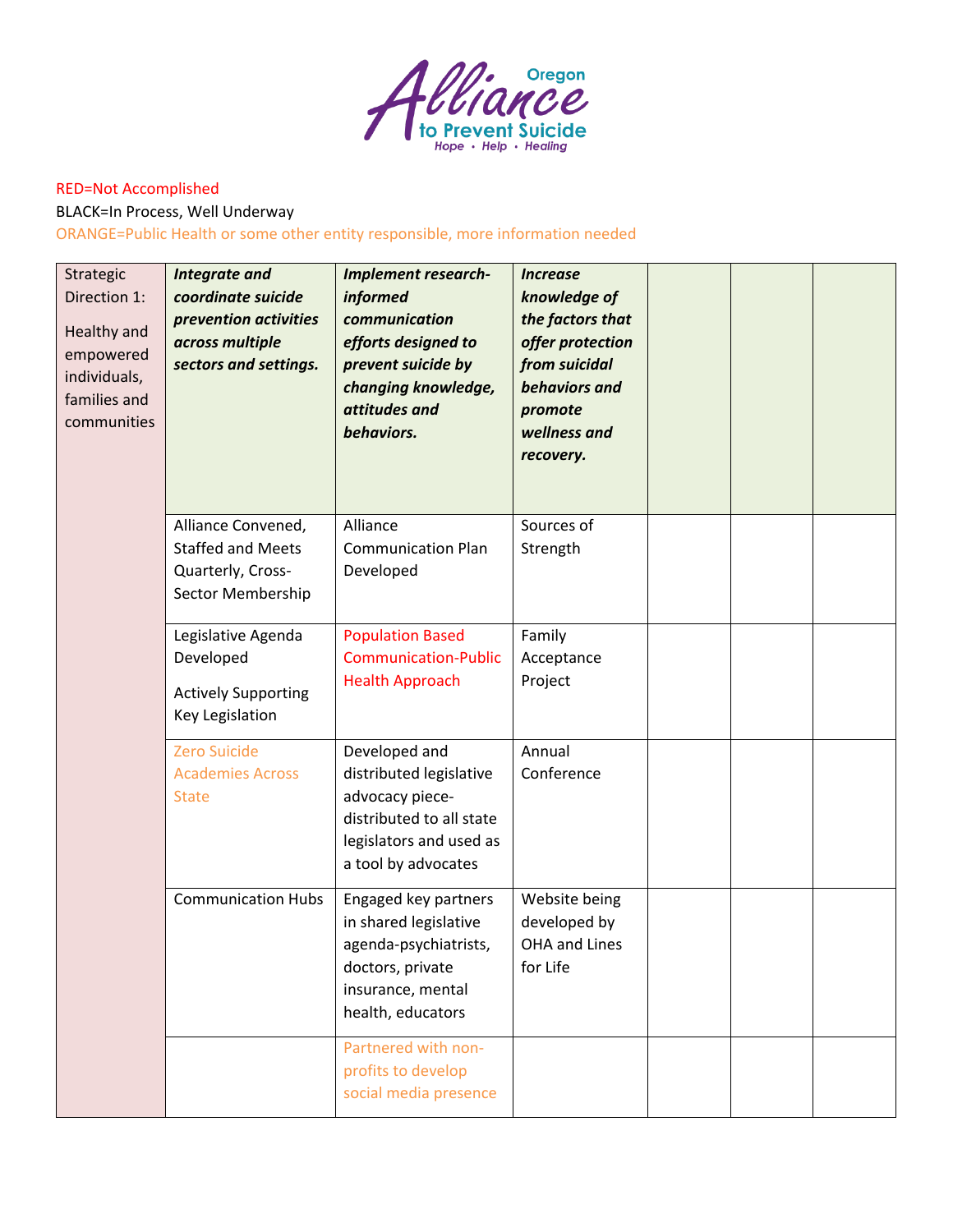

|  | Supported legislative  |  |  |
|--|------------------------|--|--|
|  | agenda that identified |  |  |
|  | fiscal asks            |  |  |
|  |                        |  |  |

## YSIPP SUMMARY of PROGRESS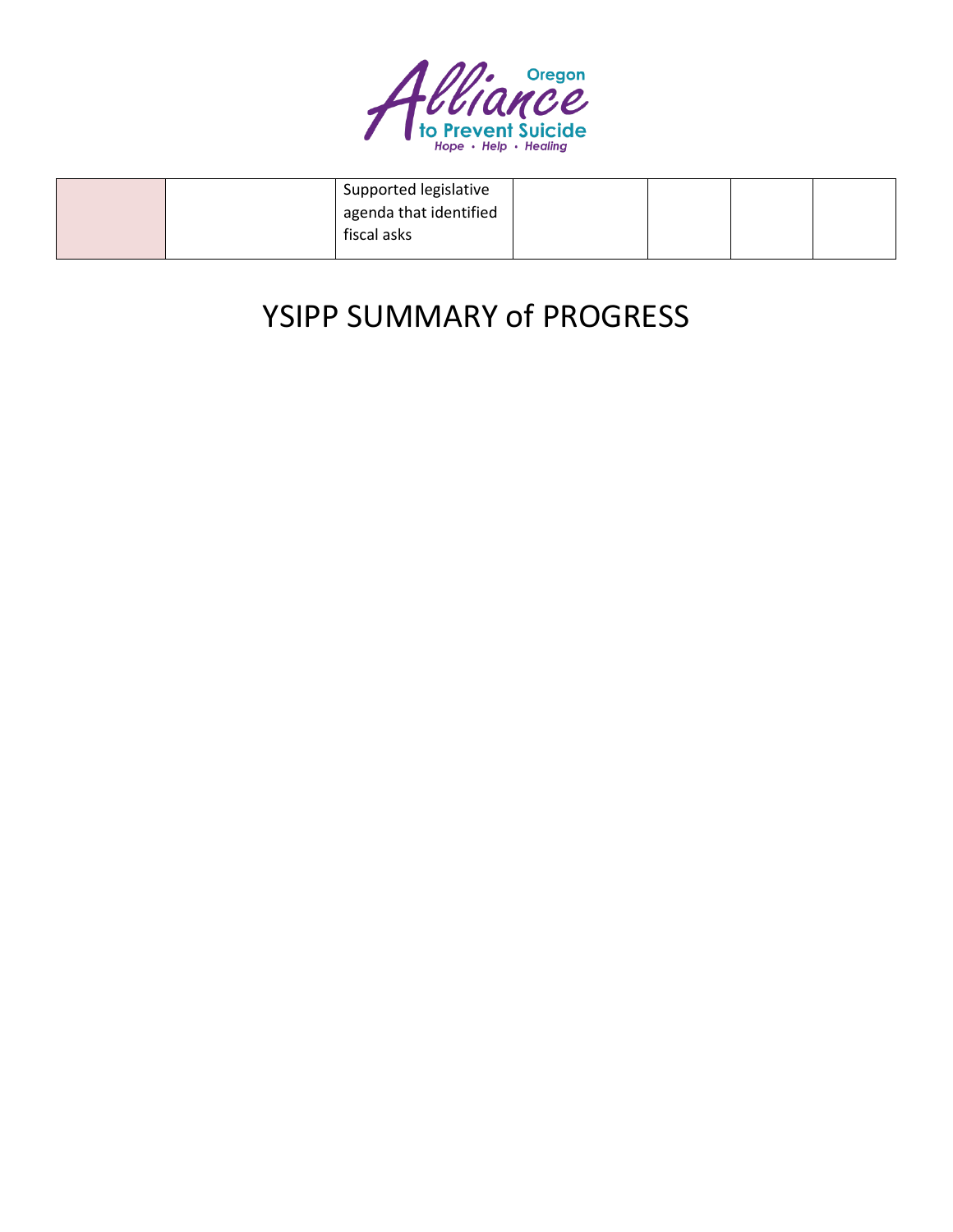

| Strategic<br>Direction 2:<br>Clinical and<br>Community<br>Prevention<br><b>Services</b> | Develop,<br>implement and<br>monitor<br>effective<br>programs that<br>promote<br>wellness and<br>prevent suicide<br>and related<br>behaviors. | <b>Encourage</b><br>community-<br>based settings to<br>implement<br>effective<br>programs and<br>provide<br>education to<br>promote wellness<br>and prevent<br>suicide and<br>related<br>behaviors. | <b>Promote</b><br>efforts to<br>address<br>means<br>safety<br>among<br><i>individuals</i><br>with<br>identified<br>suicide risk.                                                                                                                                                 | <b>Provide</b><br>training to<br>community<br>and clinical<br>service<br>providers on<br>the<br>prevention of<br>suicide and<br>related<br>behaviors. |  |
|-----------------------------------------------------------------------------------------|-----------------------------------------------------------------------------------------------------------------------------------------------|-----------------------------------------------------------------------------------------------------------------------------------------------------------------------------------------------------|----------------------------------------------------------------------------------------------------------------------------------------------------------------------------------------------------------------------------------------------------------------------------------|-------------------------------------------------------------------------------------------------------------------------------------------------------|--|
|                                                                                         | <b>Garret Lee</b><br>Smith Data and<br><b>Evaluation and</b><br>Listserv                                                                      | <b>Assess</b><br>availability of<br>culturally and<br>developmentally<br>appropriate<br>cross-system<br>practices to<br>prevent suicide                                                             | <b>The Alliance</b><br>will oversee a<br>strategic plan<br>for<br>developing,<br>implementing<br>and evaluating<br>means safety<br>counseling<br>and other<br>programs that<br>are research-<br>informed,<br>culturally<br>relevant and<br>respectful of<br>community<br>values. |                                                                                                                                                       |  |
|                                                                                         | Published<br>annual YSIPP<br>update                                                                                                           | CHIP's include<br>suicide and self-<br>inflicted injury                                                                                                                                             |                                                                                                                                                                                                                                                                                  |                                                                                                                                                       |  |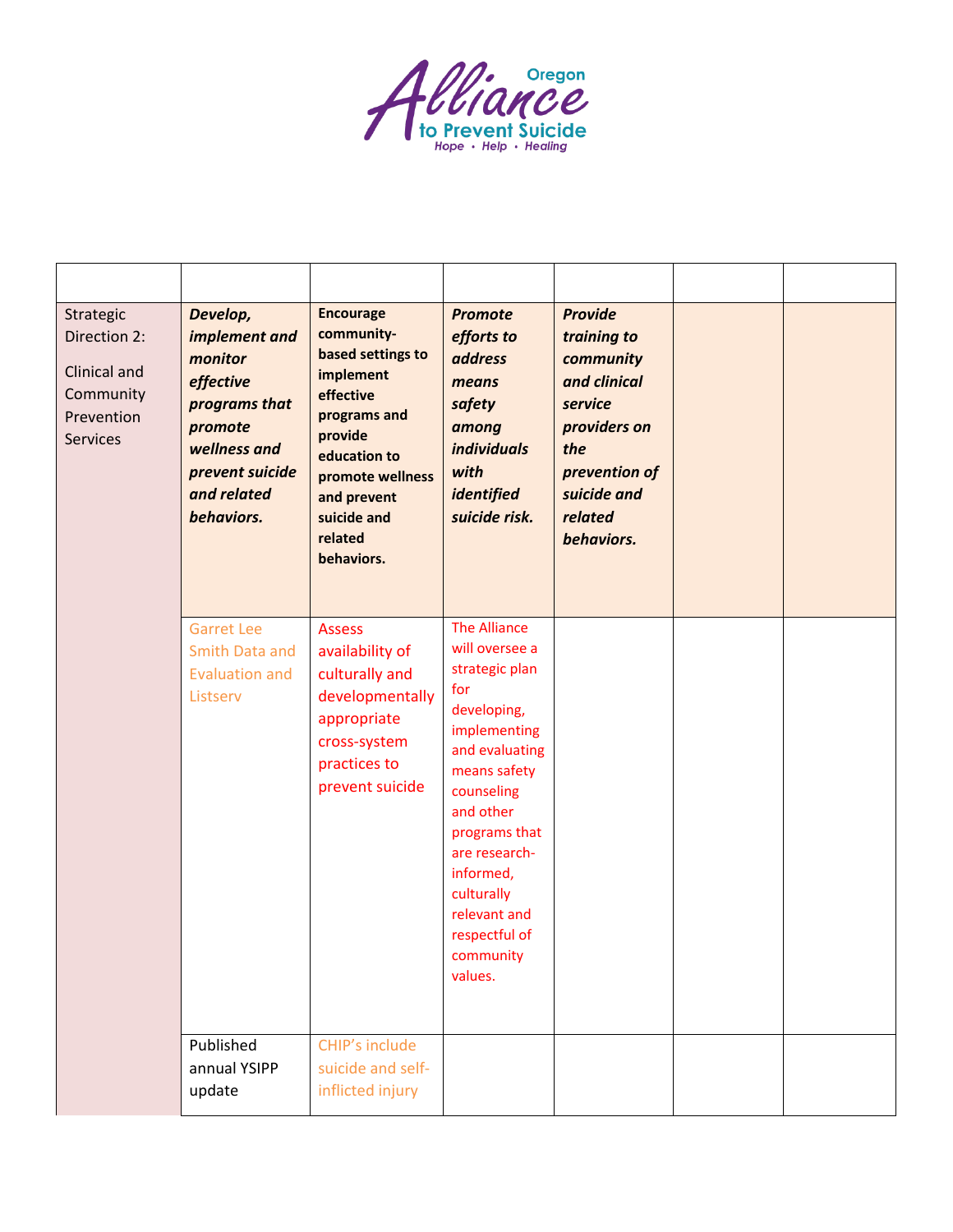

|                                                                                 | <b>OHA</b><br>collaborate<br>with Tribes                                                                                         | Expand<br>universal<br>evidence based<br>practice-<br>Sources of<br>Strength, Family<br>Support<br>Network,<br><b>Mental Health</b><br>First Aid, Good<br><b>Behavior Game,</b><br><b>Home Visiting</b><br>(4.2d)                                       |                                                                                                                                                                                                               |                                                                                                                                                                                                                                                                                    |                                                                                                                                                                                             |                                                                                                                                                                                                             |
|---------------------------------------------------------------------------------|----------------------------------------------------------------------------------------------------------------------------------|---------------------------------------------------------------------------------------------------------------------------------------------------------------------------------------------------------------------------------------------------------|---------------------------------------------------------------------------------------------------------------------------------------------------------------------------------------------------------------|------------------------------------------------------------------------------------------------------------------------------------------------------------------------------------------------------------------------------------------------------------------------------------|---------------------------------------------------------------------------------------------------------------------------------------------------------------------------------------------|-------------------------------------------------------------------------------------------------------------------------------------------------------------------------------------------------------------|
|                                                                                 | Supported<br>implementation<br>of SB561<br>through<br>Connect<br>Training, TA<br>and active<br>participation of<br><b>AOCMHP</b> |                                                                                                                                                                                                                                                         |                                                                                                                                                                                                               |                                                                                                                                                                                                                                                                                    |                                                                                                                                                                                             |                                                                                                                                                                                                             |
| Strategic<br>Direction 3:<br><b>Treatment and</b><br>Support<br><b>Services</b> | Promote suicide<br>prevention as a<br>core<br>component of<br>health care<br>services.                                           | Strengthen<br>efforts to<br>improve timely<br>delivery of<br>effective<br>programs and<br>continuity of<br>care for<br>individuals at<br>heightened risk<br>for suicide,<br>including those<br>with mental<br>health and<br>substance use<br>disorders. | Promote<br>continuity of<br>care and the<br>safety and<br>well-being of<br>all patients<br>treated for<br>suicide risk in<br>emergency<br>departments,<br>hospital<br>inpatient<br>units and<br>primary care. | Develop<br>collaborations<br>between<br>emergency<br>departments<br>and other<br>health care<br>providers to<br>pilot programs<br>and<br>disseminate<br>results for<br>alternatives to<br>emergency<br>department<br>care and<br>hospitalization<br>when<br>appropriate,<br>and to | Promote and<br>implement<br>effective<br>clinical and<br>professional<br>practices for<br>assessing<br>and treating<br>those<br>identified as<br>being at risk<br>for suicidal<br>behavior. | Provide care<br>and support<br>to individuals<br>affected by<br>suicide<br>deaths and<br>attempts to<br>promote<br>healing and<br>implement<br>community<br>strategies to<br>prevent<br>further<br>suicides |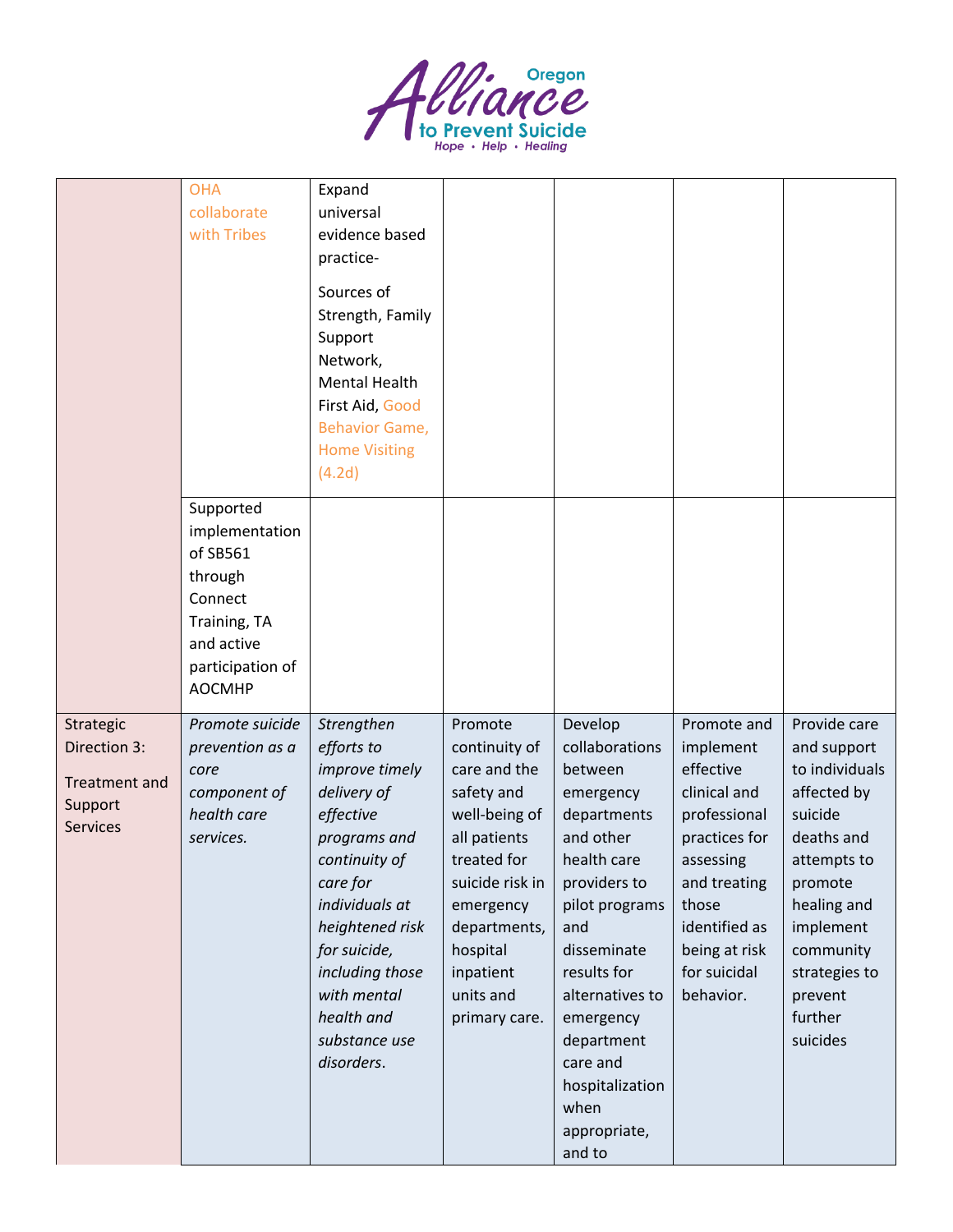

|                                 |                                                                     |                                                                                            | promote rapid<br>follow up<br>after<br>discharge.                                                                 |                                                                                     |                                                                                |
|---------------------------------|---------------------------------------------------------------------|--------------------------------------------------------------------------------------------|-------------------------------------------------------------------------------------------------------------------|-------------------------------------------------------------------------------------|--------------------------------------------------------------------------------|
| Zero Suicide<br>Initiative      | Analysis of CATS                                                    | Passage of<br>ED bills                                                                     | <b>CATS Program</b>                                                                                               | Family<br>Guidebook in<br>ED's<br>(Guidebook<br>completed<br>but not in all<br>Eds) | <b>OPS Training</b><br>for<br>preidatricians                                   |
| WA County (7.1<br>$a$ and $b$ ) | Trauma<br>Informed<br><b>Oregon Report</b><br>on Early<br>Childhood | <b>Distribution</b><br>of health<br>literacy?<br>(Public<br>Health)                        | Recommend<br>protocols for<br>informing<br>CCO/insurers<br>after release<br>of youth<br>suicide<br>attempt (7.4a) | HIPPA/FERPA<br>focus group<br>to develop<br>guiding<br>documents                    | Statewide<br>website<br>through<br>public<br>health/Lines<br>for Life.         |
|                                 |                                                                     | Which<br>suicide risk<br>assessments<br>being used<br>across the<br>state                  |                                                                                                                   |                                                                                     | <b>TIO</b><br>disseminate<br>tools to help<br>trauma<br>survivors<br>manage    |
|                                 |                                                                     | Advocacy for<br>In Network<br>level of<br>benefits for<br>risk<br>assessment<br>(NOT DONE) |                                                                                                                   |                                                                                     | Loss and<br>Attempt<br><b>Survivor</b><br>training,<br>Alliance, self-<br>care |
|                                 |                                                                     | Pilots<br>Deschutes,<br>Jackson,<br>Josephine<br>and<br>Washington                         |                                                                                                                   |                                                                                     |                                                                                |